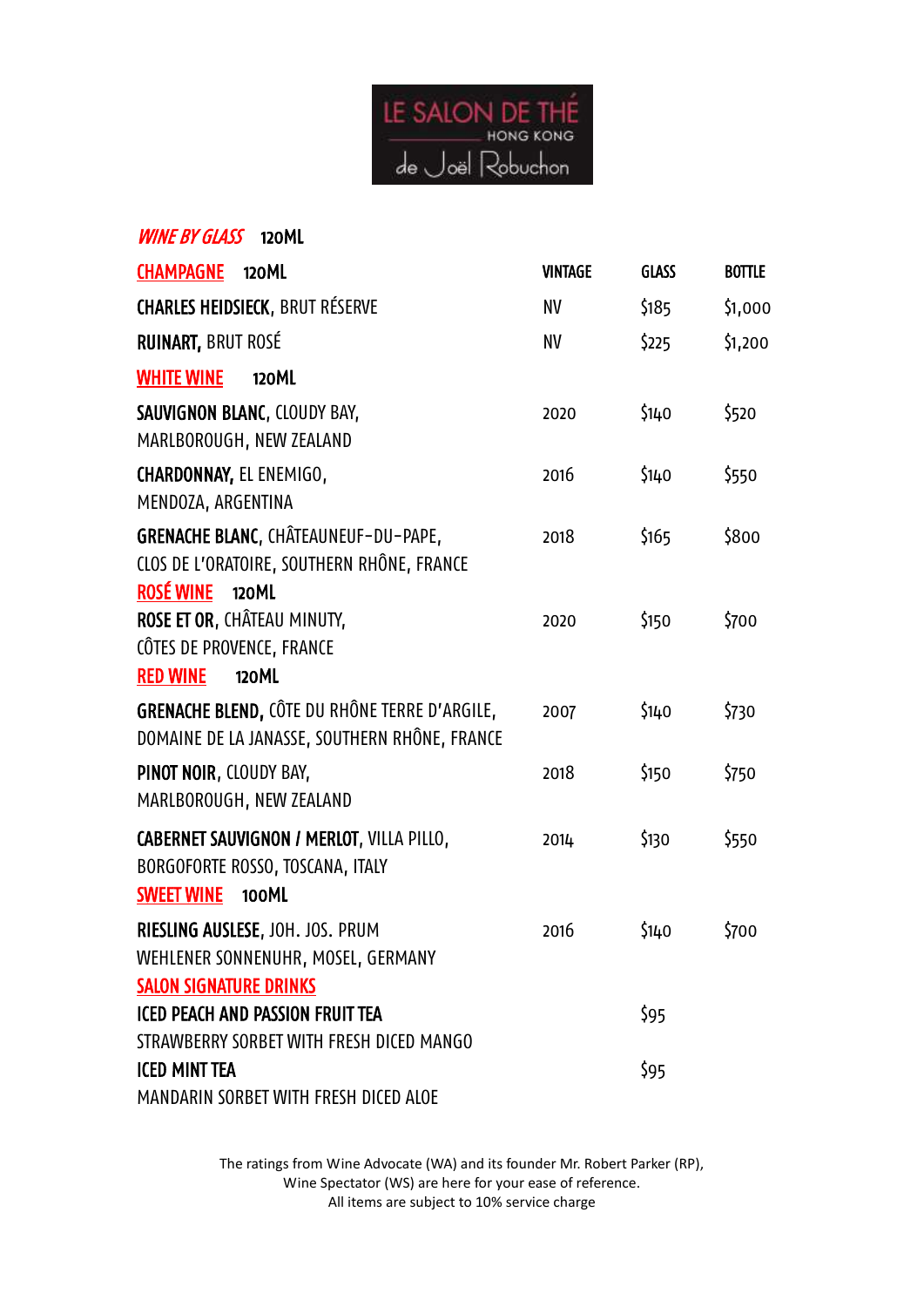

| <b>CHAMPAGNE</b><br><b>BIN NO.</b><br>19173 | CHARLES HEIDSIECK, BRUT RÉSERVE                                                                       | <b>VINTAGE</b><br>NV | <b>BOTTLE</b><br>\$1,000 |
|---------------------------------------------|-------------------------------------------------------------------------------------------------------|----------------------|--------------------------|
| 22677                                       | DOM PÉRIGNON VINTAGE                                                                                  | 2008                 | \$2,000                  |
| 7084                                        | KRUG, GRAND CUVÉE (1/2 BOTTLE)<br>W.A. - 93 POINTS W.S. - 96 POINTS                                   | NV                   | \$1,200                  |
| 20581                                       | MOËT ET CHANDON, IMPERIAL BRUT (1/2 BOTTLE)                                                           | NV                   | \$450                    |
| 22043                                       | MOËT ET CHANDON, BRUT ROSÉ                                                                            | NV                   | \$1,050                  |
| 7634                                        | RUINART, BRUT ROSÉ<br>W.A. - 90 POINTS W.S. - 88 POINTS                                               | <b>NV</b>            | \$1,200                  |
| 20584                                       | RUINART, BRUT ROSÉ (1/2 BOTTLE)                                                                       | NV                   | \$600                    |
| 7462                                        | RUINART, BLANC DE BLANCS                                                                              | NV                   | \$1,200                  |
| 20583                                       | RUINART, BLANC DE BLANCS (1/2 BOTTLE)                                                                 | <b>NV</b>            | \$600                    |
| 3843                                        | TAITTINGER, BRUT RESERVE                                                                              | NV                   | \$750                    |
| 7357                                        | TAITTINGER, COMTES DE CHAMPAGNE,<br><b>BLANC DE BLANCS, BRUT</b><br>W.A. - 95 POINTS W.S. - 91 POINTS | 1999                 | \$2,000                  |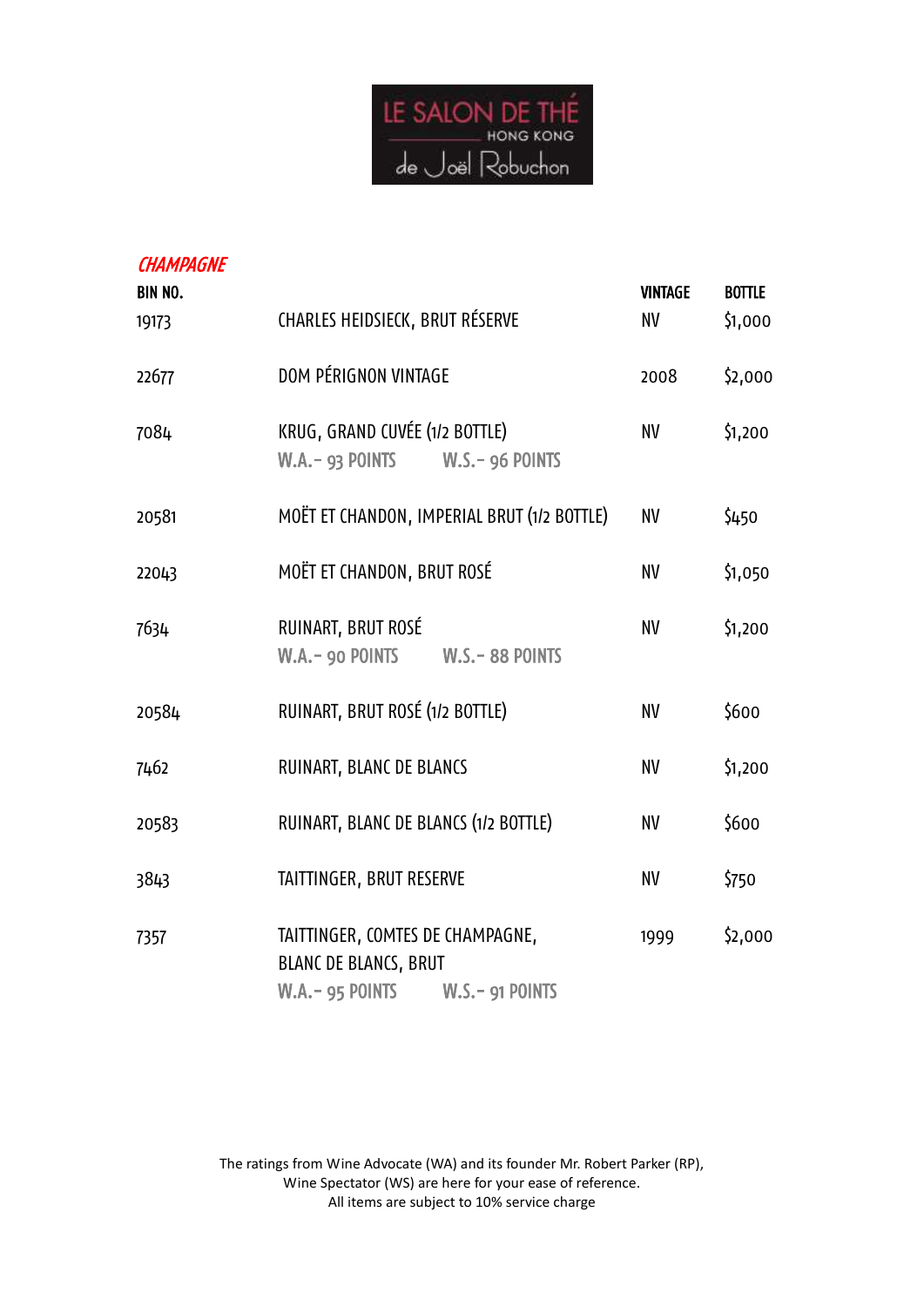

| <b>CHAMPAGNE</b><br><b>BIN NO.</b>            |                                                                      | <b>VINTAGE</b> | <b>BOTTLE</b> |
|-----------------------------------------------|----------------------------------------------------------------------|----------------|---------------|
| 9220                                          | VEUVE CLICQUOT, BRUT<br>W.S.- 90 POINTS                              | <b>NV</b>      | \$900         |
| 7200                                          | VEUVE CLICQUOT, ROSÉ                                                 | NV             | \$1,000       |
| 20580                                         | VEUVE CLICQUOT, ROSÉ (1/2 BOTTLE)                                    | <b>NV</b>      | \$600         |
| 12807                                         | <b>VEUVE CLICQUOT, VINTAGE</b>                                       | 2004           | \$1,200       |
| <b>WHITE WINE</b><br><b>BORDEAUX</b><br>11252 | Y D' YQUEM<br>W.S.- 90 POINTS                                        | 2008           | \$1,850       |
| <b>BOURGOGNE</b>                              |                                                                      |                |               |
| 19445                                         | CHABLIS, 1ER CRU MONTÉE DE TONNERRE,<br><b>DOMAINE WILLIAM FEVRE</b> | 2011           | \$850         |
| 3574                                          | CHASSAGNE-MONTRACHET, CLOS DE LA MALTROIE,<br>MICHEL NIELLON         | 2005           | \$1,700       |
| 3852                                          | CORTON -CHARLEMAGNE GRAND CRU,<br>LOUIS JADOT<br>W.S.- 94POINTS      | 2005           | \$2,350       |
| RHÔNE                                         |                                                                      |                |               |
| 20850                                         | CHATEAUNEUF-DU-PAPE, CLOS DE L'ORATOIRE                              | 2016           | \$800         |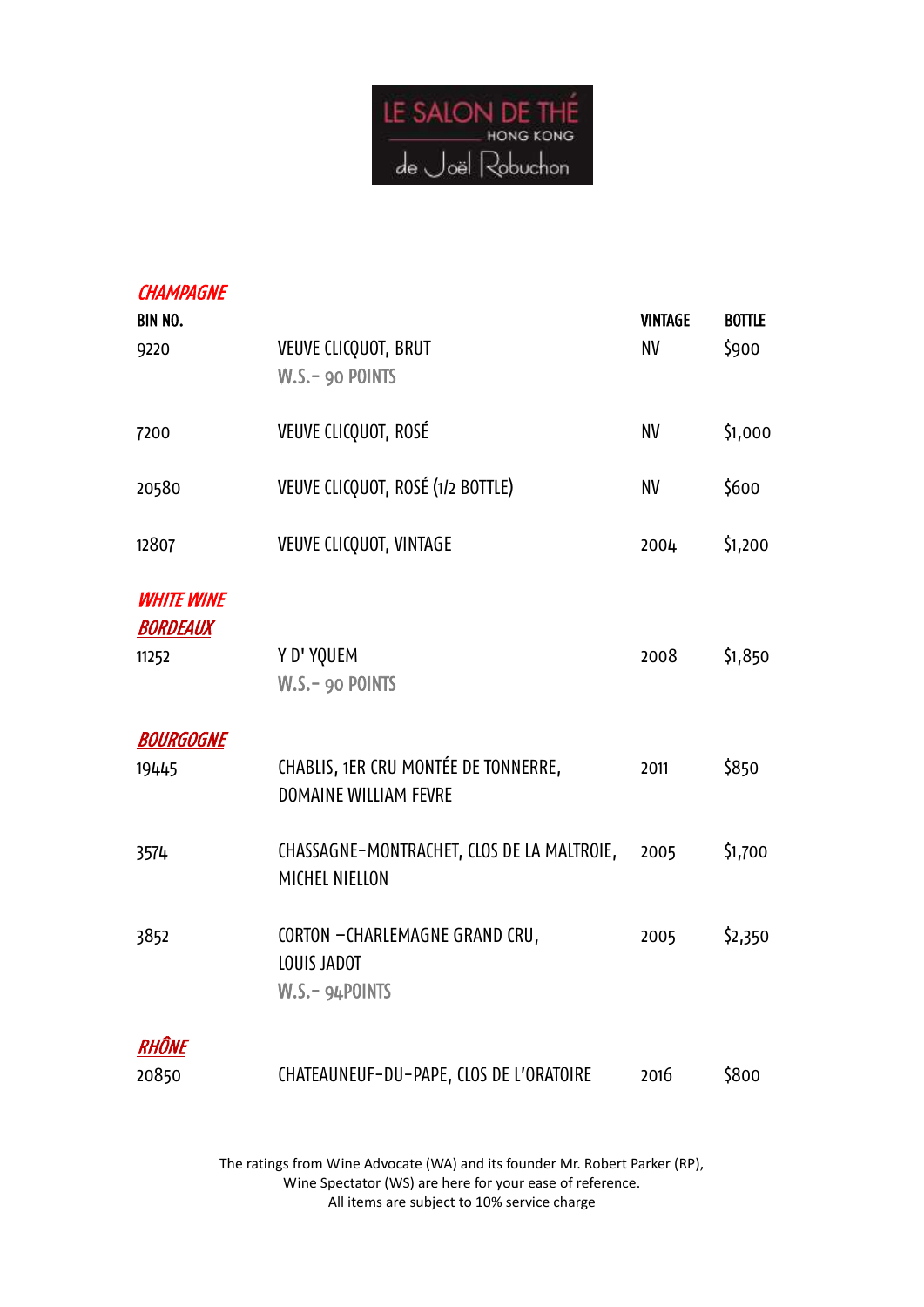

| PORTUGAL<br><b>BIN NO.</b> |                                                                                          | <b>VINTAGE</b> | <b>BOTTLE</b> |
|----------------------------|------------------------------------------------------------------------------------------|----------------|---------------|
| 22031                      | CHARDONNAY, COVA DA URSA, BACALHOA,<br>PENÍNSULA DE SETÚBAL                              | 2014           | \$580         |
| <b>GERMANY</b><br>8882     | RIESLING AUSLESE FUDER 34,<br>EITELSBACHER KARTHÄUSER HOFBERGER,<br>KARTHÃUSERHOF, MOSEL | 2006           | \$1,000       |
| <b>ITALY</b><br>22746      | VERMENTINO DI GALLURA "COSTARENAS",<br>MASONE MANNU, SARDEGNA                            | 2018           | \$650         |
| AUSTRALIA<br>19843         | RIESLING, ART SERIES, LEEUWIN ESTATE,<br><b>MARGARET RIVER</b>                           | 2011           | \$750         |
| <b>NEW ZEALAND</b>         |                                                                                          |                |               |
| 15093                      | SAUVIGNON BLANC, CLOUDY BAY, MARLBOROUGH                                                 | 2020           | \$520         |
| 9707                       | SAUVIGNON BLANC, TEKOKO, MARLBOROUGH                                                     | 2012           | \$960         |
| ARGENTINA<br>22751         | CHARDONNAY, EL ENEMIGO, MENDOZA                                                          | 2016           | \$550         |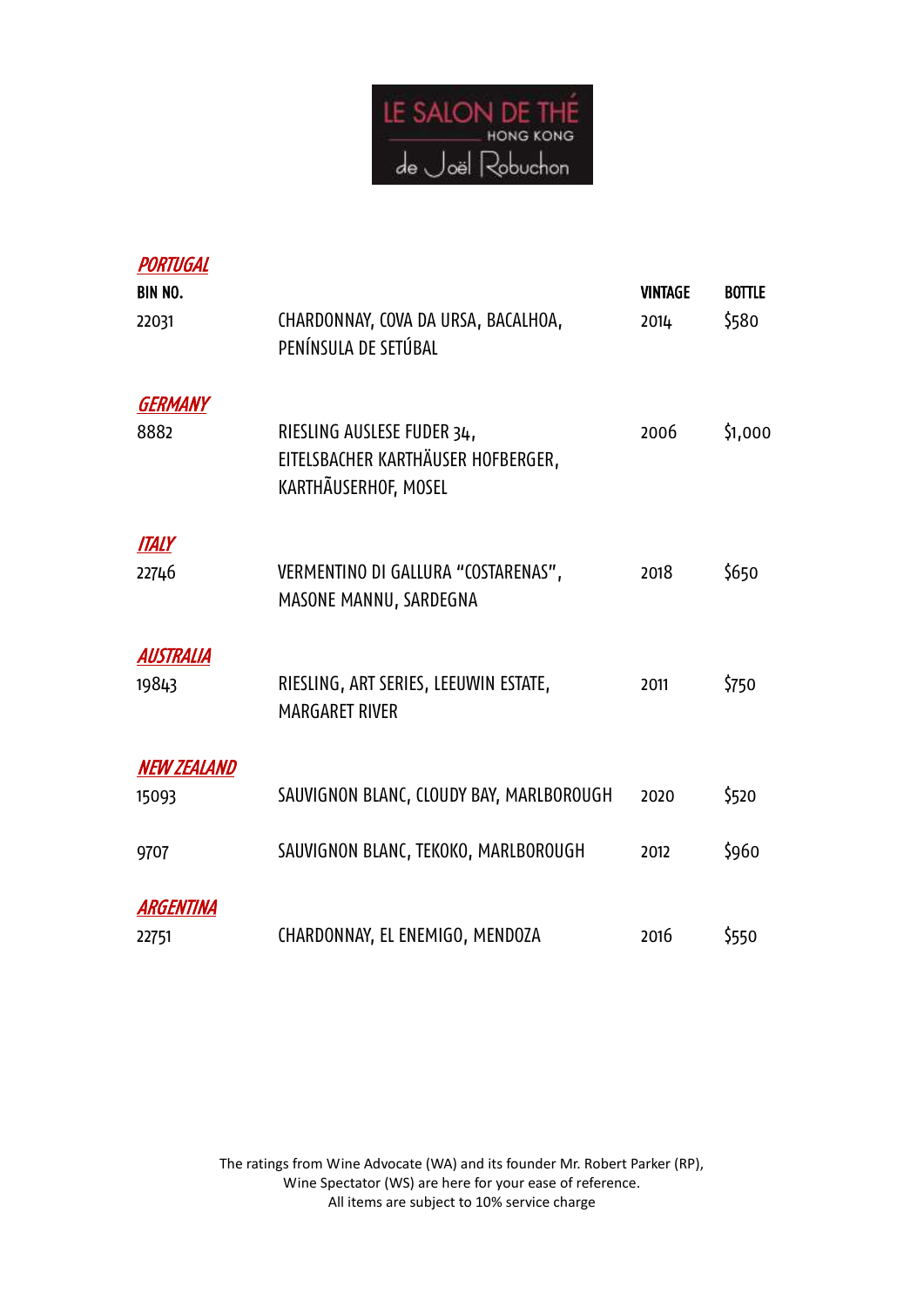

| <b>RED WINE</b><br><b>BURGUNDY</b> |                                            |                |               |
|------------------------------------|--------------------------------------------|----------------|---------------|
| <b>BIN NO.</b>                     |                                            | <b>VINTAGE</b> | <b>BOTTLE</b> |
|                                    |                                            |                |               |
| 11325                              | VOLNAY LES CHEVRETS, HENRI BOILLOT         | 2009           | \$1,200       |
| 12080                              | CORTON-BRESSANDES,                         | 2009           | \$1,700       |
|                                    |                                            |                |               |
|                                    | DOMAINE DE LA POUSSE D' OR                 |                |               |
| 16020                              | CLOS ST. DENIS, ROCHE DE BELLENE           | 2010           | \$2,000       |
|                                    |                                            |                |               |
| 0304                               | MAZIS-CHAMBERTIN, FAIVELEY                 | 2003           | \$2,500       |
|                                    |                                            |                |               |
| <b>BORDEAUX</b>                    |                                            |                |               |
| 8009                               | CLOS PUY ARNAUD, CÔTES DE CASTILLON        | 2005           | \$750         |
|                                    |                                            |                |               |
| 12439                              | CHÂTEAU BRANAIRE-DUCRU, ST.-JULIEN         | 2008           | \$900         |
|                                    |                                            |                |               |
| 2700                               | CHÂTEAU SOCIANDO-MALLET, HAUT-MEDOC        | 2001           | \$1,000       |
|                                    |                                            |                |               |
| 8023                               | CHÂTEAU MARQUIS D'ALESME-BECKER, MARGAUX   | 2005           | \$800         |
|                                    |                                            |                |               |
| 9606                               | CHÂTEAU PETIT VILLAGE, POMEROL             | 2006           | \$500         |
|                                    | $(1/2$ bottle)                             |                |               |
| 3572                               | LES FORTS DE LATOUR, PAUILLAC (1/2 bottle) | 2004           | \$1,800       |
|                                    |                                            |                |               |
| 14865                              | CLOS FOURTET, ST. - ÉMILION (1/2 bottle)   | 2009           | \$2,200       |
|                                    |                                            |                |               |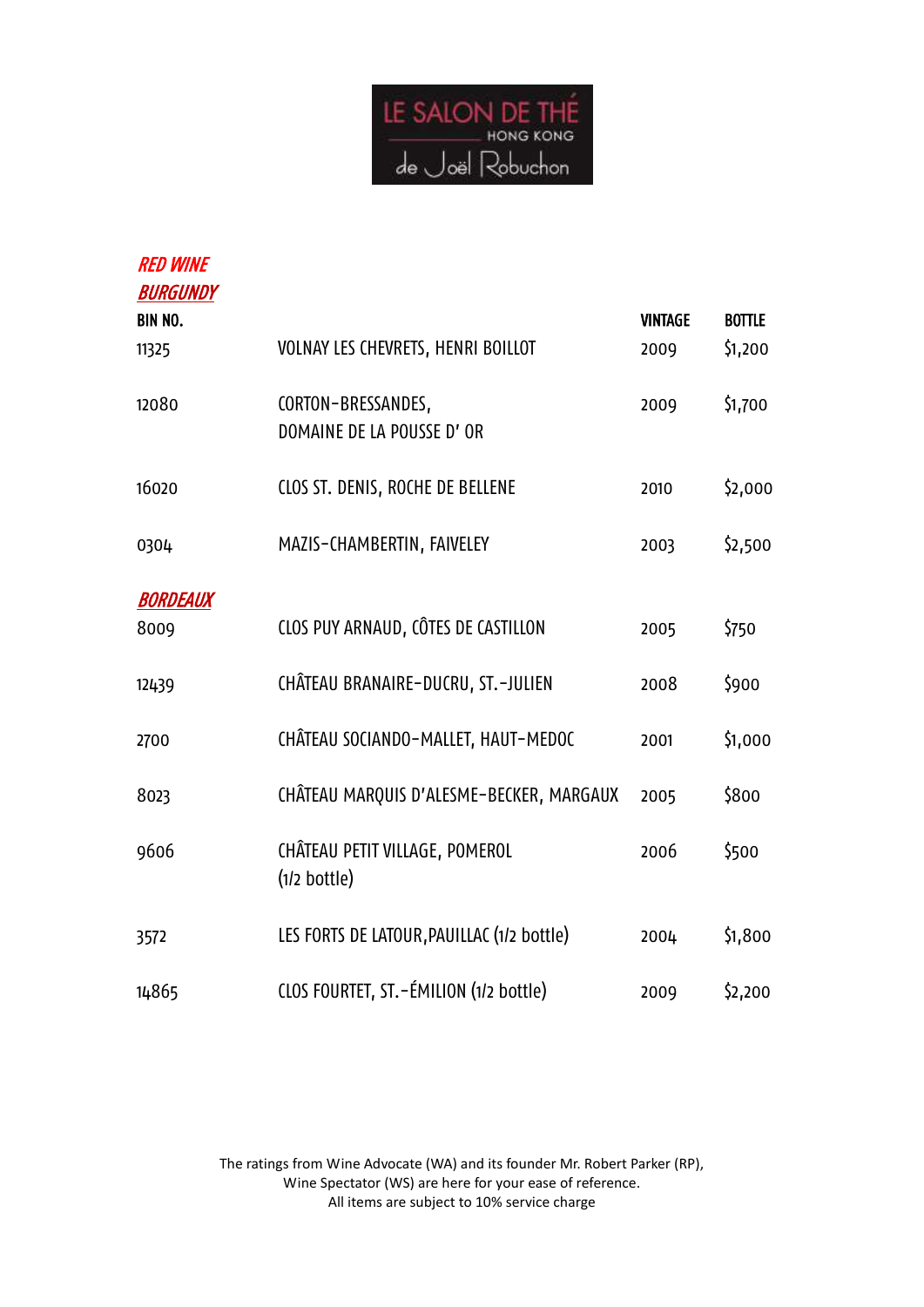

| <b>RED WINE</b>                  |                                                                      |                        |                        |
|----------------------------------|----------------------------------------------------------------------|------------------------|------------------------|
| <b>ITALY</b><br>BIN NO.<br>17229 | MONTALBERA, L'ACCENTO, RUCHÈ DI CASTAGNOLE<br><b>MONFERRATO</b>      | <b>VINTAGE</b><br>2011 | <b>BOTTLE</b><br>\$750 |
| 20206                            | ZENATO, AMARONE DELLA VALPOLICELLA CLASSICO<br>RESERVA SERGIO ZENATO | 2008                   | \$1,100                |
| 11116                            | GIUSTO DI NOTRI ROSSO, TUA RITA, TOSCANA                             | 2008                   | \$1,100                |
| <b>LEBANON</b><br>19169          | CHÂTEAU MUSAR, BEKAA VALLEY                                          | 2004                   | \$750                  |
| AUSTRALIA<br>5340                | SHIRAZ, BURGE FAMILY, DRAYCOTT,<br><b>BAROSSA VALLEY</b>             | 2001                   | \$1,200                |
| 3394                             | SHIRAZ, AMON-RA, BAROSSA VALLEY                                      | 2005                   | \$1,600                |
| <b>NEW ZEALAND</b><br>13582      | PINOT NOIR, CLOUDY BAY, MARLBOROUGH                                  | 2016                   | \$750                  |
| 21954                            | PINOT NOIR, TE WAHI, CENTRAL OTAGO                                   | 2015                   | \$960                  |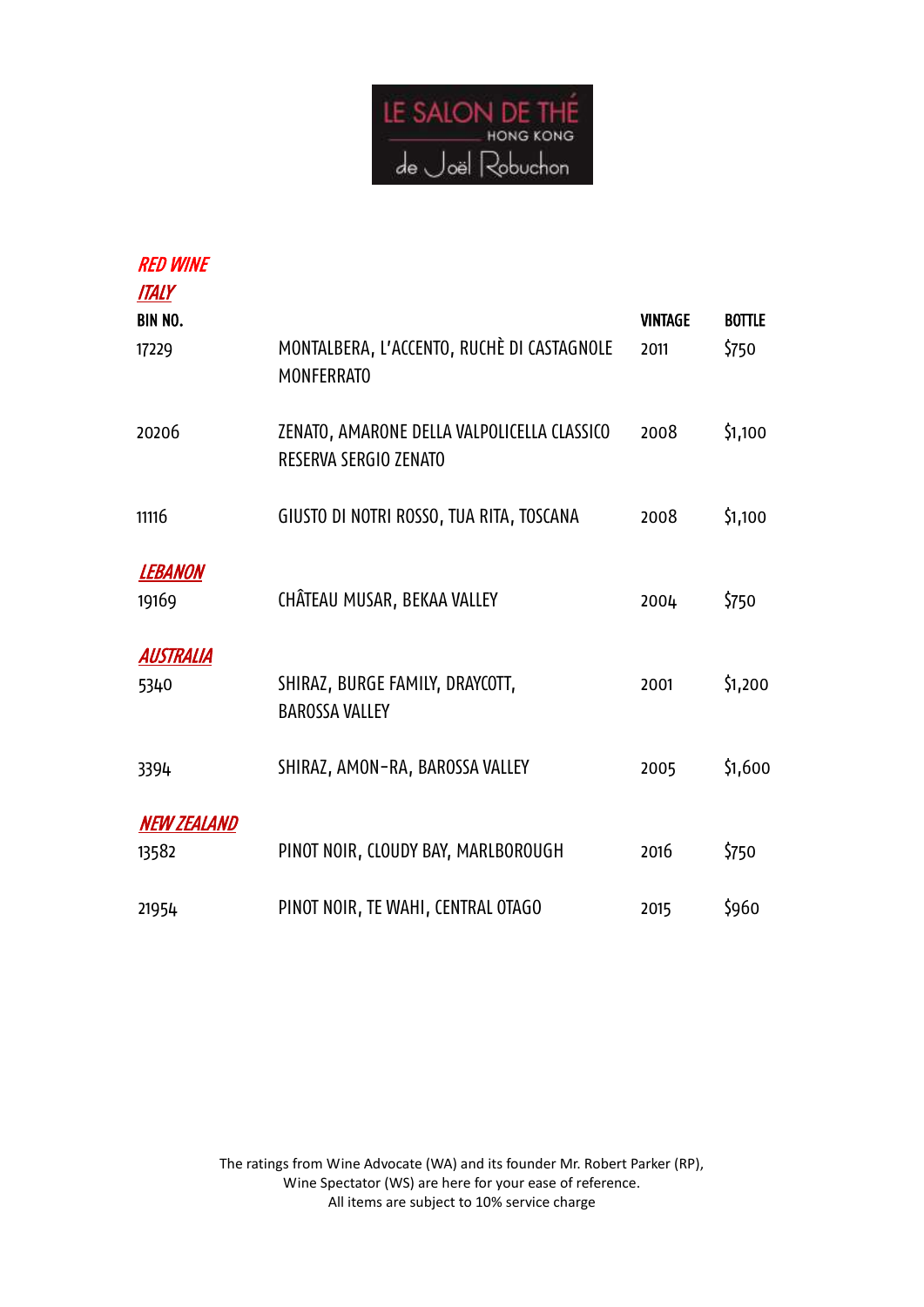

| <b>RED WINE</b><br><u>U.S.A.</u> |                                                                                                   |                |               |
|----------------------------------|---------------------------------------------------------------------------------------------------|----------------|---------------|
| <b>BIN NO.</b>                   |                                                                                                   | <b>VINTAGE</b> | <b>BOTTLE</b> |
| 4788                             | CABERNET SAUVIGNON, PAZZO CELLARS,<br>CALL ME CRAZY, NAPA VALLEY                                  | 2004           | \$800         |
| 2718                             | CABERNET SAUVIGNON / SANGIOVESE,<br>PAZZO CELLARS, CALL ME CRAZY, NAPA VALLEY<br>W.A. - 90 POINTS | 2003           | \$850         |
| 3495                             | CABERNET SAUVIGNON, JANZEN ESTATE,<br><b>NAPA VALLEY</b>                                          | 2005           | \$1,100       |
| 8098                             | CABERNET SAUVIGNON, BACIO DIVINO, JANZEN,<br>BECKSTOFFER TO KALON VINEYARD, NAPA VALLEY           | 2005           | \$1,200       |
| 8096                             | CABERNET SAUVIGNON, BACIO DIVINO,<br><b>NAPA VALLEY</b><br><b>W.A.- 92 POINTS</b>                 | 2005           | \$1,400       |
| 16630                            | CABERNET SAUVIGNON, BERINGER PRIVATE<br>RESERVE, NAPA VALLEY                                      | 2007           | \$1,900       |
| <b>CHILE</b>                     |                                                                                                   |                |               |
| 6779                             | CABERNET SAUVIGNON, ERRAZURIZ,                                                                    | 2006           | \$2,000       |

VIÑEDO CHADWICK, MAIPO VALLEY